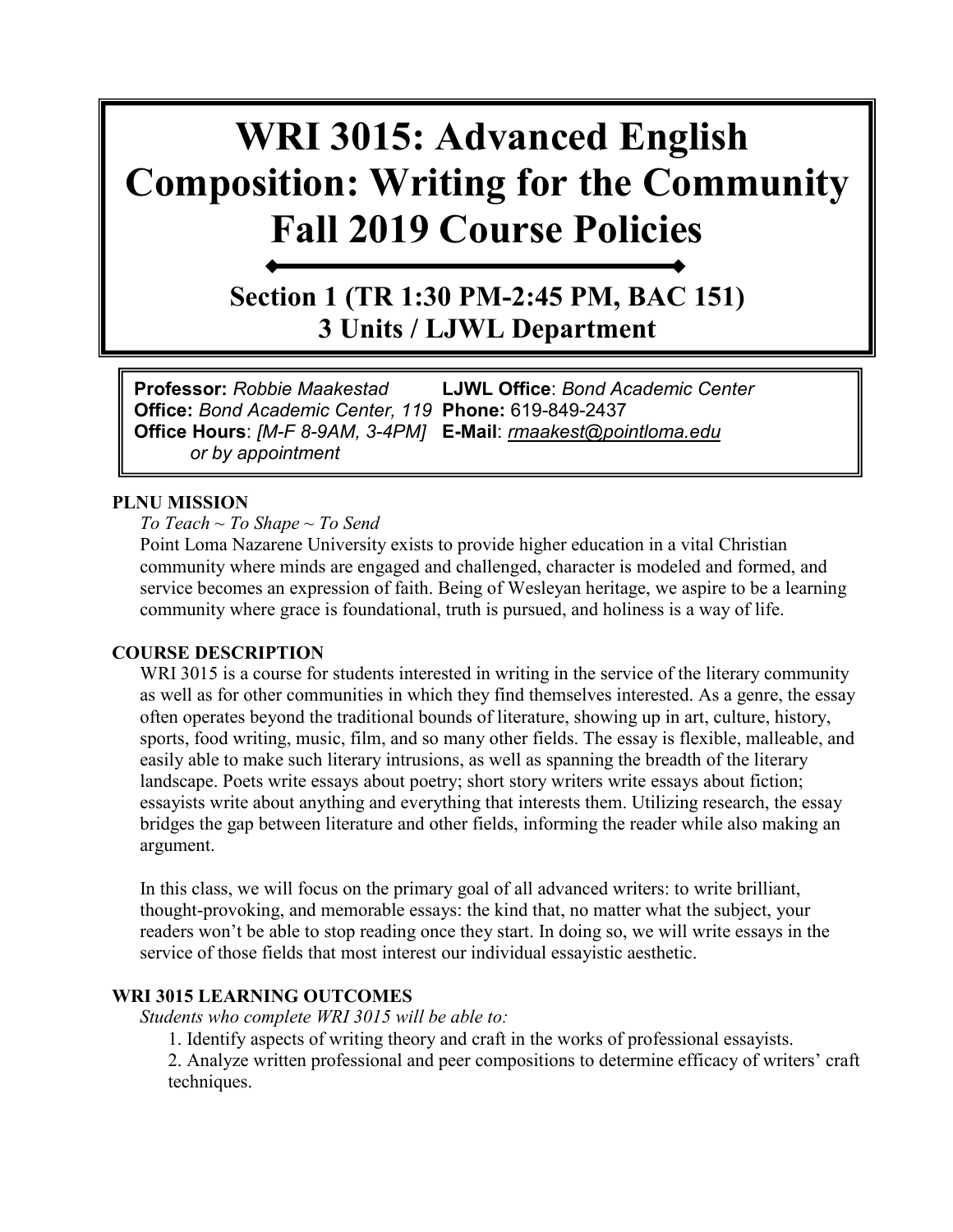3. Apply professional writing techniques, including targeted research, as a strategy to increase reader interest.

4. Craft essays using descriptive and evocative language, scenes, dialogue and other advanced writing conventions.

5. Apply workshop techniques for constructive criticism of peers and in turn take criticism and use it to improve their own work.

6. Format texts in a genre-appropriate and professional manner for submission to workshop and publication.

7. Present written work to live audiences, demonstrating strategies for audience engagement and oral communication.

#### **DESCRIPTION AND OBJECTIVES**

In order to best reach our chosen audiences via the craft, terminology, and techniques of creative nonfiction, we will pursue these learning goals:

- 1. Further our knowledge of both the craft and art of writing creative nonfiction.
- 2. Gain an understanding of how to apply nonfiction craft elements such as "Eye vs. I," major dramatic questions, and lyricism.
- 3. Further an understanding of and ability to utilize general writing craft elements such as point of view, voice, story arc, dialogue, description, and scene/summary.
- 4. Grow in our knowledge of the way that essays bleed over into the following fields/topics: literature, art, history, culture, sports, film, medicine, and cooking.
- 5. Endeavor to explain how creative nonfiction works as both readers and writers. By studying literature as a writer—considering it as a craft as well as an art—we will come to a better understanding of what goes into creation of that literature.
- 6. Work together in small-group workshops, and individually after those workshops, in order to explore and practice the discipline of revision.
- 7. Practice presenting our work to an audience of readers and of listeners.

Together, these learning goals allow us to see writing as a process of art, craft, and discipline, which will benefit not just our ability to write creatively in this course, but also our ability to meet the creative and critical demands required of us in the future.

#### **ACADEMIC REQUIREMENTS**

Each of you will be responsible for preliminary drafts of writing assignments, written critiques of classmates' work, various reading and writing exercises that will aid our understanding of the discipline and craft of creative nonfiction, and four finished writing projects: three nonfiction submissions and one revision/expansion project. Class time will be divided accordingly: lecture and discussion, small group discussion, in-class writing, and workshop.

#### **ASSIGNMENTS**

- Literature and Writing Essay Submission 150 points + 50 points Critical Analysis = 200 total (to be kept only if your final project is NOT a revision of this one)
- True Crime/Sports/Art Essay Submission 150 points + 50 points Critical Analysis =  $200$ total (to be kept only if your final project is NOT a revision of this one)
- Medicine/History/Science and Ecology/Place and History/Film/Food/Music Essay Submission – 150 points + 50 points Critical Analysis = 200 total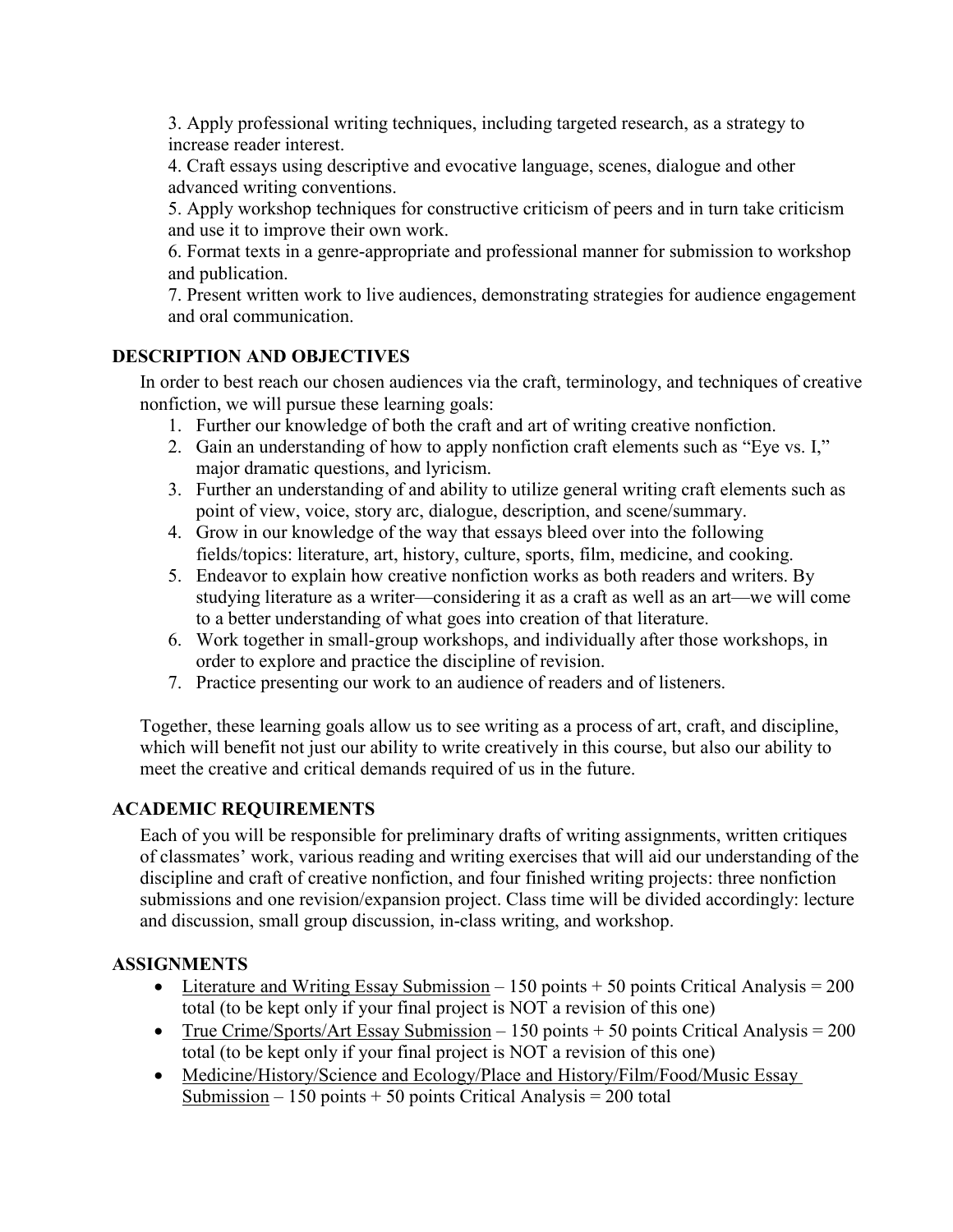- General Participation 20 points
- Workshop Participation and Peer Critiques (30 points per workshop day) 180 points
- Essay 1 or 2 Revision/Expansion Project 150 points + 50 points Critical Analysis = 200 total (plus another 200 points as this grade replaces one provisional grade for one of the first 3 Submissions as noted above)

#### **TOTAL = 1000 points**

#### **REQUIRED TEXTS**

All course readings will be posted to Canvas—you will need to print these out and bring them with you to class they day they are assigned so that you can access the documents in class during discussion. You are expected to annotate the printed readings before coming to class because reading and annotating is the primary way to improve your own writing.

If you print double-sided, and more than one .pdf page per printed page, this will lower the printing cost for you this semester. I would recommend getting a 3-ring binder to organize your printed essays.

Please bring a notebook and writing utensil to each class to take notes, as well as the assigned essays that will be discussed for that class period.

### **GENERAL COURSE POLICIES**

#### **RESPECT**

Respect for other students and your instructor in our classroom is essential to a healthy classroom dynamic. We may discuss ideas and concepts that challenge your current thinking, so we all must respect one another and be open to new ideas. Show courtesy to other students and your instructor.

#### **CANVAS**

Throughout this course, students will be required to utilize Canvas receive course grades and access any changes to the *Course Schedule* throughout the semester. If the *Course Schedule* is updated, students will be notified well in advance, but will need to download the updated schedule which the instructor will post on Canvas.

#### **CANVAS SUPPORT**

If you have questions about the content you find in my Canvas course or need clarification on assignment instructions please let me know. If you are unsure how to use any given feature in Canvas you will find the [Canvas Guides](https://community.canvaslms.com/community/answers/guides/) to be a very helpful resource. If you cannot access something in my Canvas course or it appears that some part of the course is not working properly, please contact the Office of Instructional Technology for support at  $oit(\omega)$  pointloma.edu. Include specific information in the request (course ID, section, assignment or module name, etc.) to expedite the troubleshooting process. Screenshots are super helpful!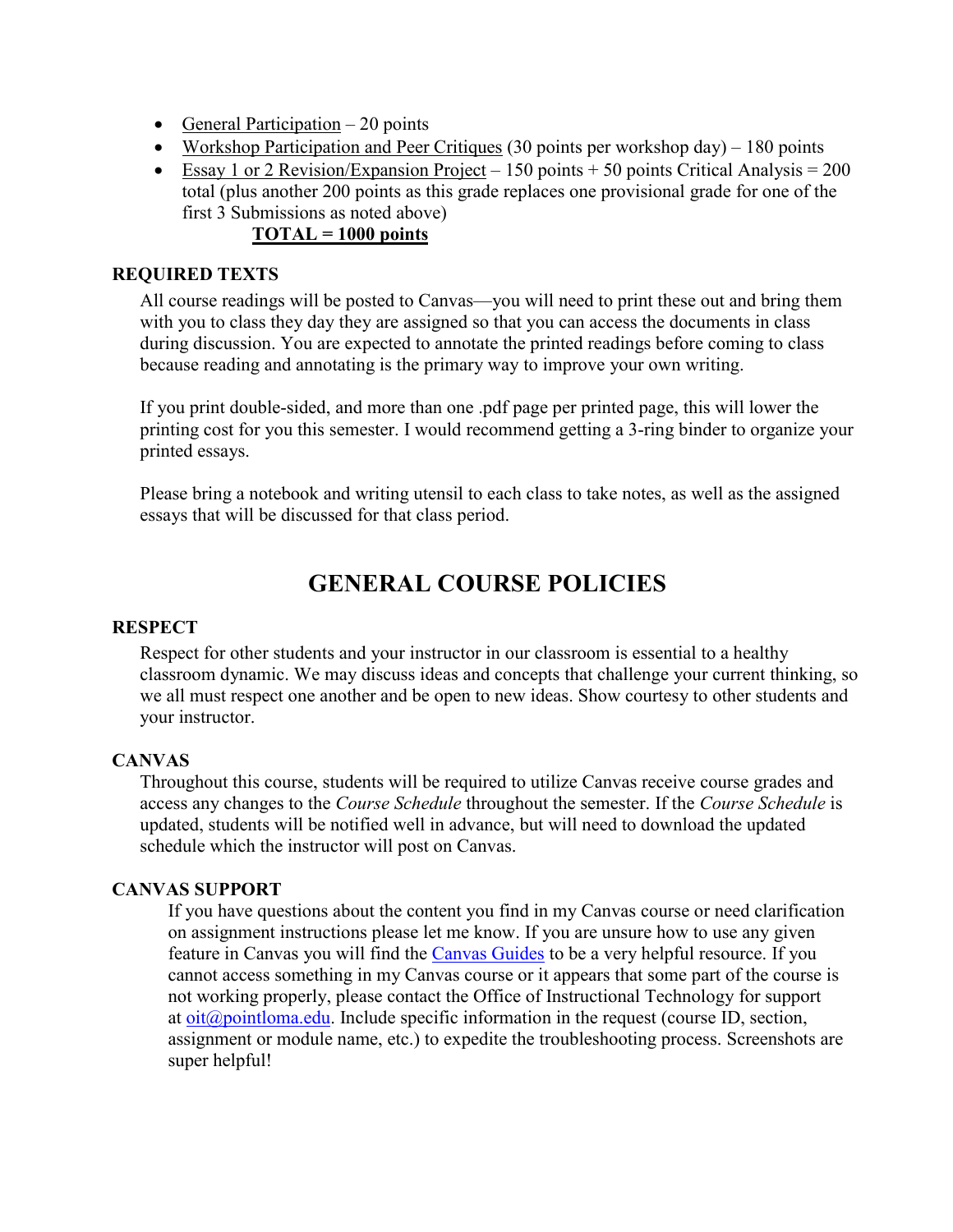#### **PLNU EMAIL**

Students must regularly check their PLNU email account for updates on assignments and scheduling.

#### **TECHNOLOGY**

You will be expected to refrain from using cell phones or other communication devices in the classroom. Use of iPads, phones, and laptops should be limited to times when I ask you to pull out your computers for in class use and in-class writing. Even if it seems that it isn't "bothering anyone," checking your e-mail, social media, or surfing the web during class is rude to your instructor and fellow classmates and will count against your participation grade. I expect you to be an engaged member of the class.

#### **ATTENDANCE & PARTICIPATION**

Attendance is expected, though I believe it's your responsibility to take ownership for investing in your own education and development as a writer, so I won't be keeping attendance. If you miss a class, you should obtain assignments or any updated schedule/assignment information from a classmate in order to be prepared for the next meeting**. I do, however, require attendance for workshops and presentation days. Absences on such days will hurt your workshop participation grade.** Missed in-class work may not be made up. In order to learn most affectively and get as much as you can out of this course, in addition to your participation grade, I'd recommend regular attendance. Let me know if you do have to miss a class, and we can work something out. It is also your responsibility to get workshop drafts to and from those in your group.

For the 20 points of your participation grade, you'll earn a 15 if you're doing the basics of engaging with the class and participating in discussion; you'll earn a 15+ if I see you regularly leaping in and making strong contributions; you'll earn a 14 or lower if you are frequently late, unprepared, inattentive, disruptive, or do not regularly participate in discussion.

#### **WORKSHOP**

Workshop participation and attendance is mandatory. Throughout the semester we will be reading and critiquing one another's essays in small groups and as a whole class. You will turn in a typed copy of your critique to me, as well as to the member of your group who is being workshopped (this will affect your participation/workshop grades). Workshop is not a time to disparage or rudely comment on the work of others. Written critiques balance positive and critical comments, though criticism should certainly be constructive and focused on the writing, not on the writer or the writer's ability. If there are problems with feedback you receive, do not hesitate to contact me. Workshop should be a safe space where we work together to better one another's writing; thus, the amount of effort you put into commenting on the work of others should be just as much as you put into producing your own work.

#### **TURNING IN ASSIGNMENTS**

All **major assignments** must be printed out and turned in hard-copy during the class period on the day they are due.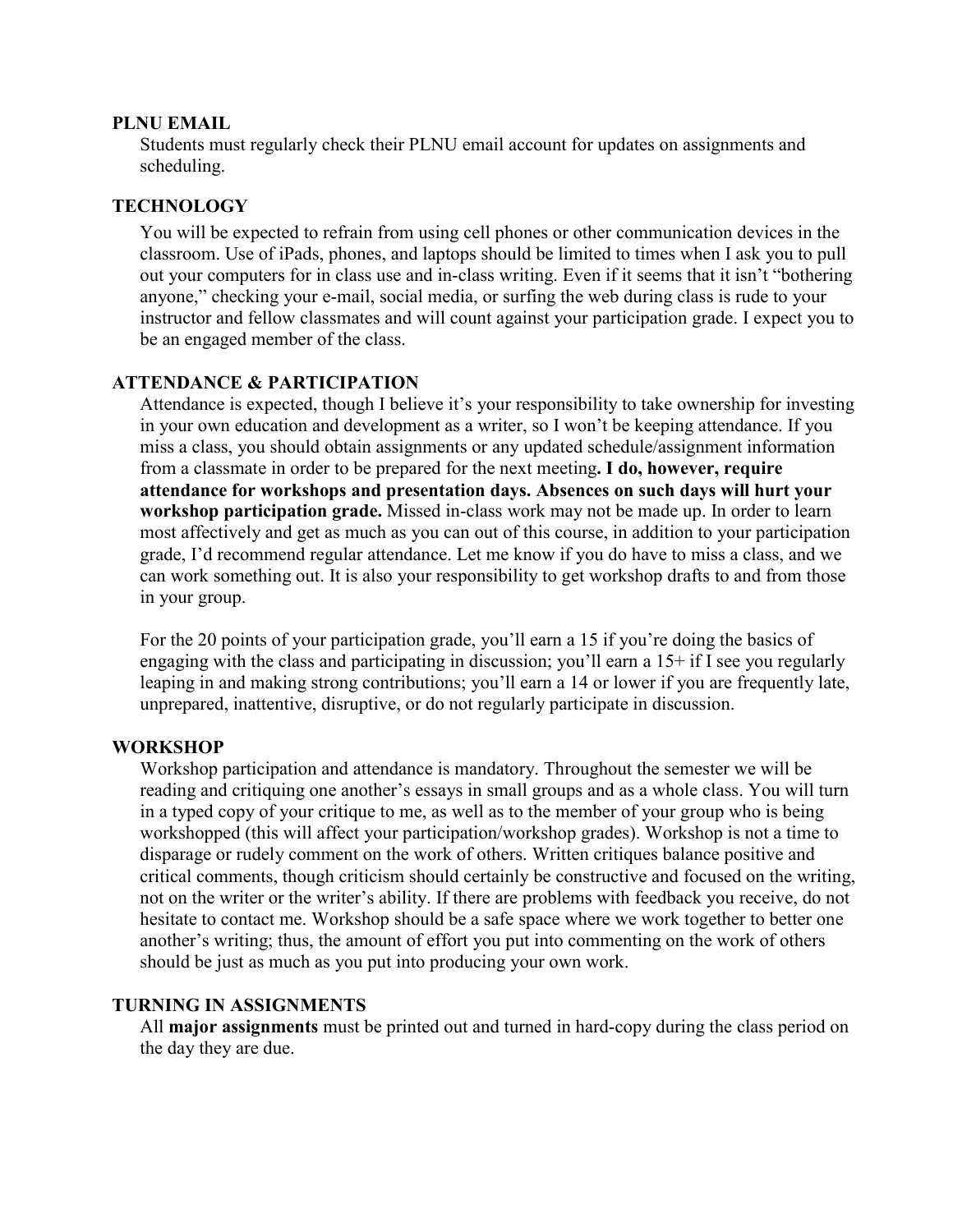#### **SUBJECT MATTER**

This course will ask you to write whatever you want to write about, but do recognize that there is a line between what is appropriate and not appropriate in a classroom setting, especially with regard to what is being shared with your classmates, who may not share your values. I respect your privacy and truly believe that this class should allow you creative freedom, so all I will ask is that you use common sense with regard to what is/is not appropriate to write in an academic setting. If you are unsure/nervous or have a hunch that something might be questionable, PLEASE discuss your ideas with me in advance of bringing them to workshop.

#### **PREPARATION**

You will be expected to come to class prepared to discuss readings, share your work, and comment on other students' work. Being prepared for each class is vital in creating a classroom that is conducive to learning—take notes on the assigned readings as this allows you to remember the material more fully. Back up your written work as you're responsible for turning work in on the due dates. You are also expected to regularly check your PLNU email for updates to the schedule and assignments.

#### **GRADING RATIONALE**

Creative writing is both an art and a craft. While it is debated by many whether art can be graded, craft can be evaluated. In particular I will look for:

- Adherence to and mastery of CNF conventions
- Structure and form as they pertain to CNF subgenre and subject
- Masterful use of narrative voice and point of view
- Engaging employment of language
- Excellence of writing mechanics
- Improvement through revision
- Creativity and innovation within genre conventions

While the above concerns creative work produced in this course, each creative assignment also requires a Critical Analysis component in which you as the artist will critique the decisions that went into your own work, and connect craft decisions you made with those used by the writers of our course readings. These Critical Analyses will be graded not as creative work, but upon the clarity and thoughtfulness of the analysis you craft.

#### **DUE DATES**

Assigned work will have a due date and you will be expected to meet this requirement. Missed in-class work may not be made up unless you have an excused absence. I will accept the major projects one class period late, but your paper will be penalized one letter grade  $(A \rightarrow B$  as maximum grade). Major projects turned in after that point will receive a score of 0. You must turn in all four major projects to pass this course. Failure to do so will result in a grade of F.

#### **FINAL EXAMINATION POLICY**

Successful completion of this class requires taking the final examination **on its scheduled day**. The final examination schedule is posted on the [Class Schedules](http://www.pointloma.edu/experience/academics/class-schedules) site. No requests for early examinations or alternative days will be approved.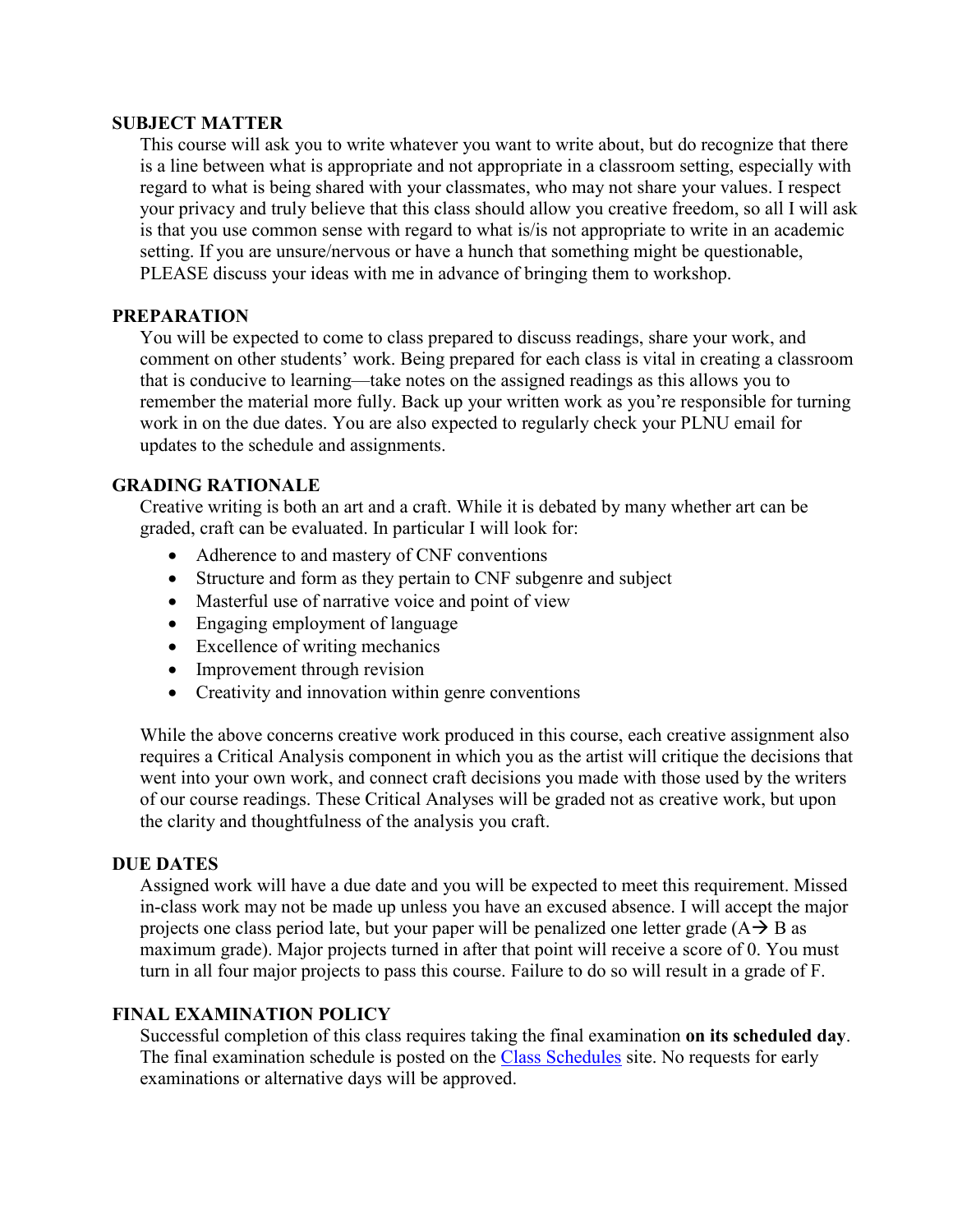For this course, the final will be an in-class reading from your final project during the final exam. Our scheduled final exam time is **Tuesday, December 17, 1:30-4:00 pm.** Since the final is a class activity, it cannot be rescheduled, so make sure that you will be able to attend.

#### **LETTER GRADE GUIDELINES**

|  | 920 - 1000 points $\overline{A}$          | 900 - 919 points $A-$ |  |
|--|-------------------------------------------|-----------------------|--|
|  | 880 - 899 points $B+820-879$ points B     | $800 - 819$ points B- |  |
|  | 780 - 799 points C+ 720 - 779 points C    | $700 - 719$ points C- |  |
|  | 680 - 699 points $D^+$ 620 - 679 points D | $600 - 619$ points D- |  |

#### **ACADEMIC HONESTY**

Students should demonstrate academic honesty by doing original work and by giving appropriate credit to the ideas of others. Academic dishonesty is the act of presenting information, ideas, and/or concepts as one's own when in reality they are the results of another person's creativity and effort. A faculty member who believes a situation involving academic dishonesty has been detected may assign a failing grade for that assignment or examination, or, depending on the seriousness of the offense, for the course. Faculty should follow and students may appeal using the procedure in the university Catalog. See [Academic Policies](http://catalog.pointloma.edu/content.php?catoid=18&navoid=1278) for definitions of kinds of academic dishonesty and for further policy information.

#### **PLNU COPYRIGHT POLICY**

Point Loma Nazarene University, as a non-profit educational institution, is entitled by law to use materials protected by the US Copyright Act for classroom education. Any use of those materials outside the class may violate the law.

#### **PLNU ACADEMIC ACCOMMODATIONS POLICY**

If you have a diagnosed disability, please contact PLNU's Disability Resource Center (DRC) to demonstrate need and to register for accommodation by phone at 619-849-2486 or by e-mail at [DRC@pointloma.edu.](mailto:DRC@pointloma.edu) See [Disability Resource Center](http://www.pointloma.edu/experience/offices/administrative-offices/academic-advising-office/disability-resource-center) for additional information.

#### **PERSONAL NEEDS**

Counseling is available in the Wellness Center for undergraduate students at PLNU. They are open Monday through Friday during the academic school year to offer morning, afternoon, and evening appointments. Please call (619) 849-2574 to schedule a counseling appointment.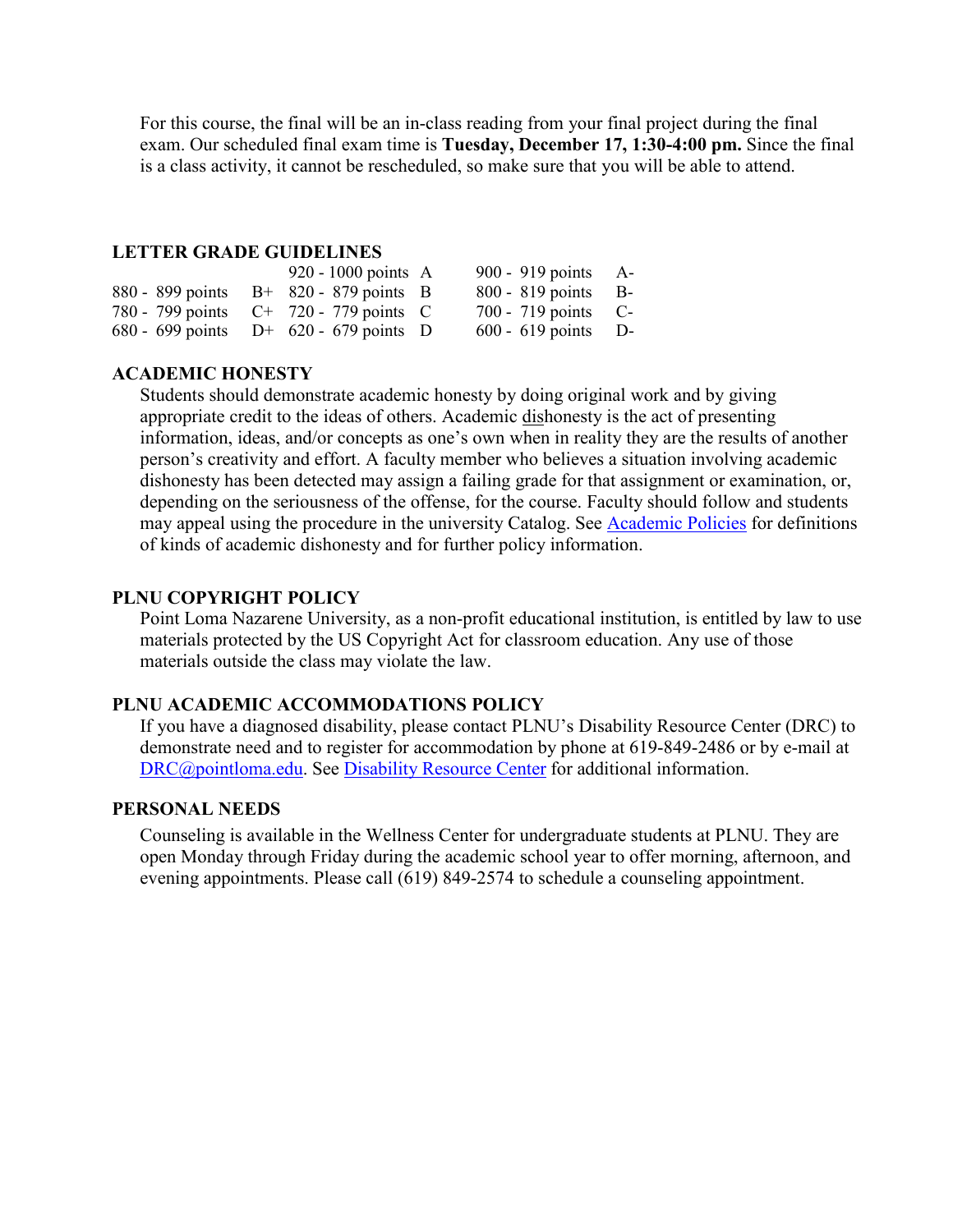#### **COURSE SCHEDULE**

#### **Week 1 Introduction to Nonfiction**

09/05 – Syllabus, Introduction to the Essay, Art and Craft. Ander Monson's "Essay as Hack" Mark Slouka's "Arrow and Wound"

#### **Week 2 Essays about Literature and Writing**

- 09/10 Darcy Gagnon's "On Cicadas, Silence, and Japanese Poetry," Julien Barnes's excerpt from "Three Simple Stories," and Thomas Powers's "The Big Thing on His Mind"
- 09/12 Ryan McDonald's "The Dark All Around Us," Elif Batuman's "The Murder of Leo Tolstoy," and Chelsea Biondolillo's "On Shells"

## **Week 3 Essays about Literature and Writing**

Nathan Goldman's "The Power of W.G. Sebald's Small Silences" and W.G. Sebald's "Beyle, or Love is a Madness Most Discreet"

#### **True Crime Essays**

09/19 – Joan Didion's "Some Dreamers of the Golden Dream" and Pamela Colloff's "Unholy Act"

#### **Week 4 Essays about Sports**

- 09/24 Jon Bois's "All Is Lost" [Print; for video/GIFs, see link on Canvas] and A.J. Liebling's "Ahab and Nemesis"
- 09/26 Andrew Cartwright's "700 Pounds: Telling Facts and Fictions Around Wrestlemania III" and David Foster Wallace's "Federer as Religious Experience" **Workshop Group A Drafts Due in Class**

#### **Week 5 Workshop**

- 10/01 Workshop Group A**; Peer Critiques Due in Class; Workshop Group B Drafts Due in Class**
- 10/03 Workshop Group B**; Peer Critiques Due in Class**

#### **Week 6 Essays about Art**

10/08 – Kate Branca's "Confessions of a Lapsed Catholic Dancer" and Albert Goldbarth's "Fuller" **Essay 1 Due in Class**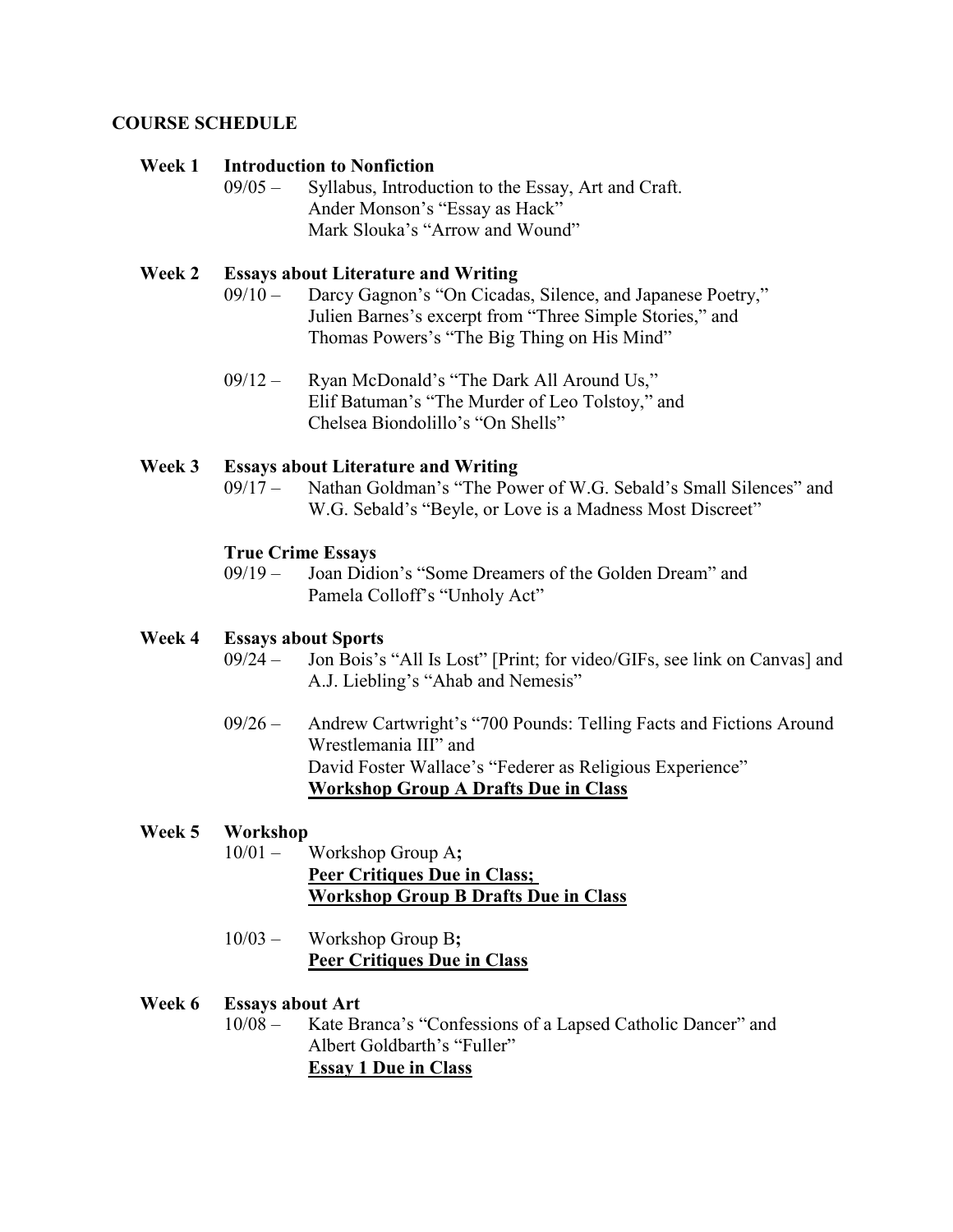10/10 – John D'Agata's "Collage History of Art, by Henry Darger" and Kyoko Mori's "Repetitions"

#### **Week 7 Essays about Art and Medicine**

- 10/15 Lawrence Weschler's "Vermeer in Bosnia" and Ron Rindo's "Gyromancy"
- 10/17 Jo Ann Beard's "Werner" and James Marcus's "Faint Music"

#### **Week 8 Essays about Science and Ecology**

- 10/22 John McPhee's "The Curve of Binding Energy"
- 10/24 Lawrence Lenhart's "If the Ferret Crosses the Road" and Katherine Schulz's "The Really Big One" **Workshop Group A Drafts Due in Class**

#### **Week 9 Workshop**

- 10/29 Workshop Group A**; Peer Critiques Due in Class; Workshop Group B Drafts Due in Class**
- 10/31 Workshop Group B**; Peer Critiques Due in Class**

#### **Week 10 Essays about Place and History**

11/05 – Anna Gazmarian's "Armenians in Jerusalem" and Amy Kolen's "Fire" – 33 pages **Essay 2 Due in Class**

#### **Essays about Film**

11/07 – Jacob Cohen's "Yes, Oswald Killed Kennedy Alone" and Samuel Ashworth's "In the Dark All Katz Are Grey"

#### **Week 11 Essays about Food**

11/12 – M.F.K. Fisher's "Foreword," "How to Be Content with Vegetable Love," "How to Lure the Wolf," and "Love and Death Among the Molluscs" Alison Hawthorne Deming's "House Built of Herring"

#### **Essays about Music**

11/14 – Elena Passarello's "Judy, Judy, Judy" and "Twinkle, Twinkle, Vogel Staar"

#### **Week 12 Essays about Music**

11/19 – Leslie Jamison's "Confessions of an Unredeemed Fan" and Steven Church's "Rhymes with Rockin': On Dokken's "Dream Warriors"